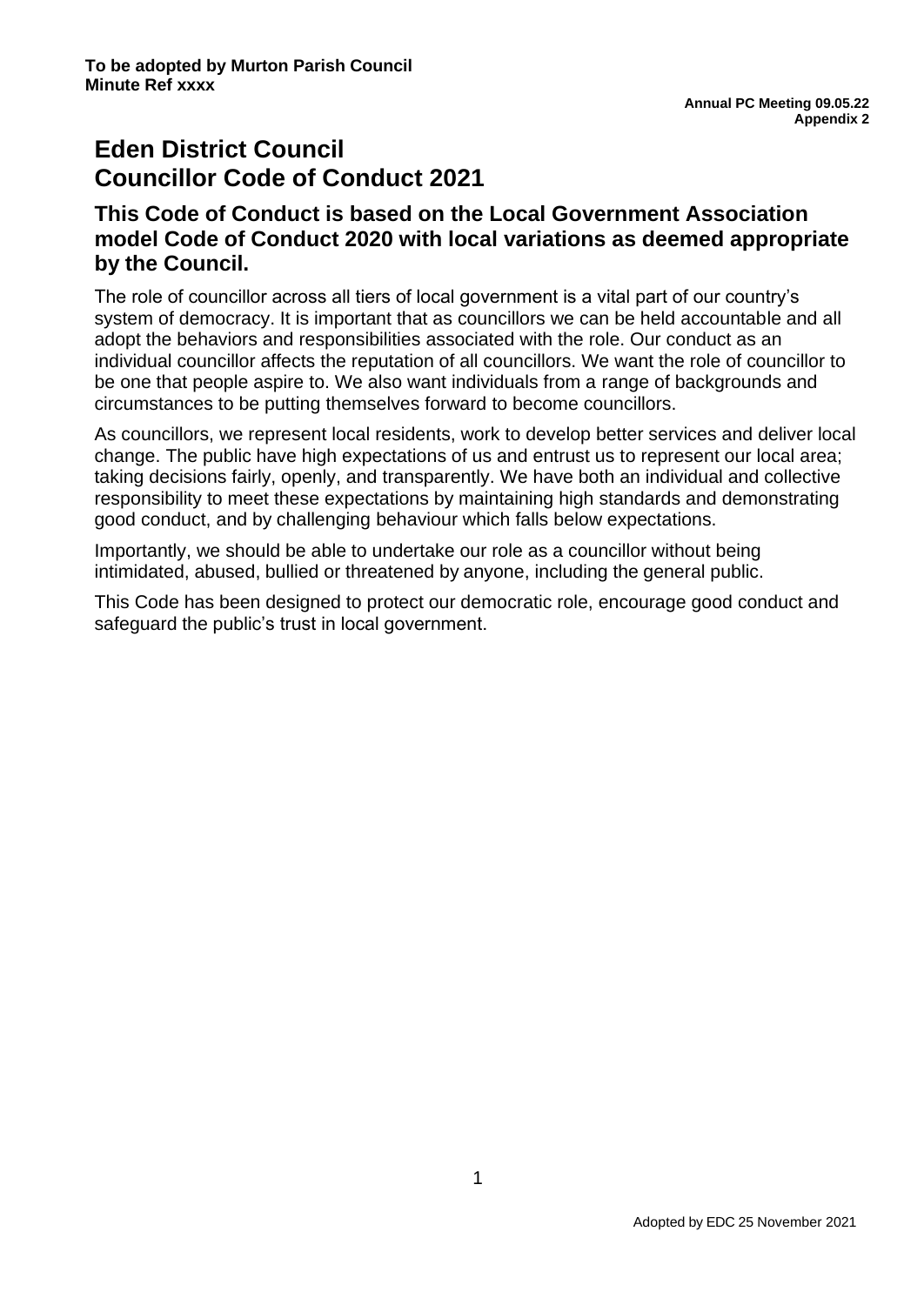# **Definitions**

For the purposes of this Code of Conduct, a "councillor" means a member or co-opted member of a local authority or a directly elected mayor. A "co-opted member" is defined in the Localism Act 2011 Section 27(4) as "a person who is not a member of the authority but who

- a) is a member of any committee or sub-committee of the authority, or;
- b) is a member of, and represents the authority on, any joint committee or joint sub- committee of the authority;

and who is entitled to vote on any question that falls to be decided at any meeting of that committee or sub-committee".

For the purposes of this Code of Conduct, "local authority" includes county councils, district councils, London borough councils, parish councils, town councils, fire and rescue authorities, police authorities, joint authorities, economic prosperity boards, combined authorities and National Park authorities.

## **Purpose of the Code of Conduct**

The purpose of this Code of Conduct is to assist you, as a councillor, in modelling the behaviour that is expected of you, to provide a personal check and balance, and to set out the type of conduct that could lead to action being taken against you. It is also to protect you, the public, fellow councillors, local authority officers and the reputation of local government. It sets out general principles of conduct expected of all councillors and your specific obligations in relation to standards of conduct. The LGA encourages the use of support, training and mediation prior to action being taken using the Code. The fundamental aim of the Code is to create and maintain public confidence in the role of councillor and local government.

## **General principles of councillor conduct**

Everyone in public office at all levels; all who serve the public or deliver public services, including ministers, civil servants, councillors and local authority officers; should uphold the Seven [Principles](https://www.gov.uk/government/publications/the-7-principles-of-public-life/the-7-principles-of-public-life--2) of Public Life, also known as the Nolan Principles.

Building on these principles, the following general principles have been developed specifically for the role of councillor.

In accordance with the public trust placed in me, on all occasions:

- I act with integrity and honesty
- I act lawfully
- I treat all persons fairly and with respect; and
- I lead by example and act in a way that secures public confidence in the role of councillor.

In undertaking my role:

I impartially exercise my responsibilities in the interests of the local community

• I do not improperly seek to confer an advantage, or disadvantage, on any person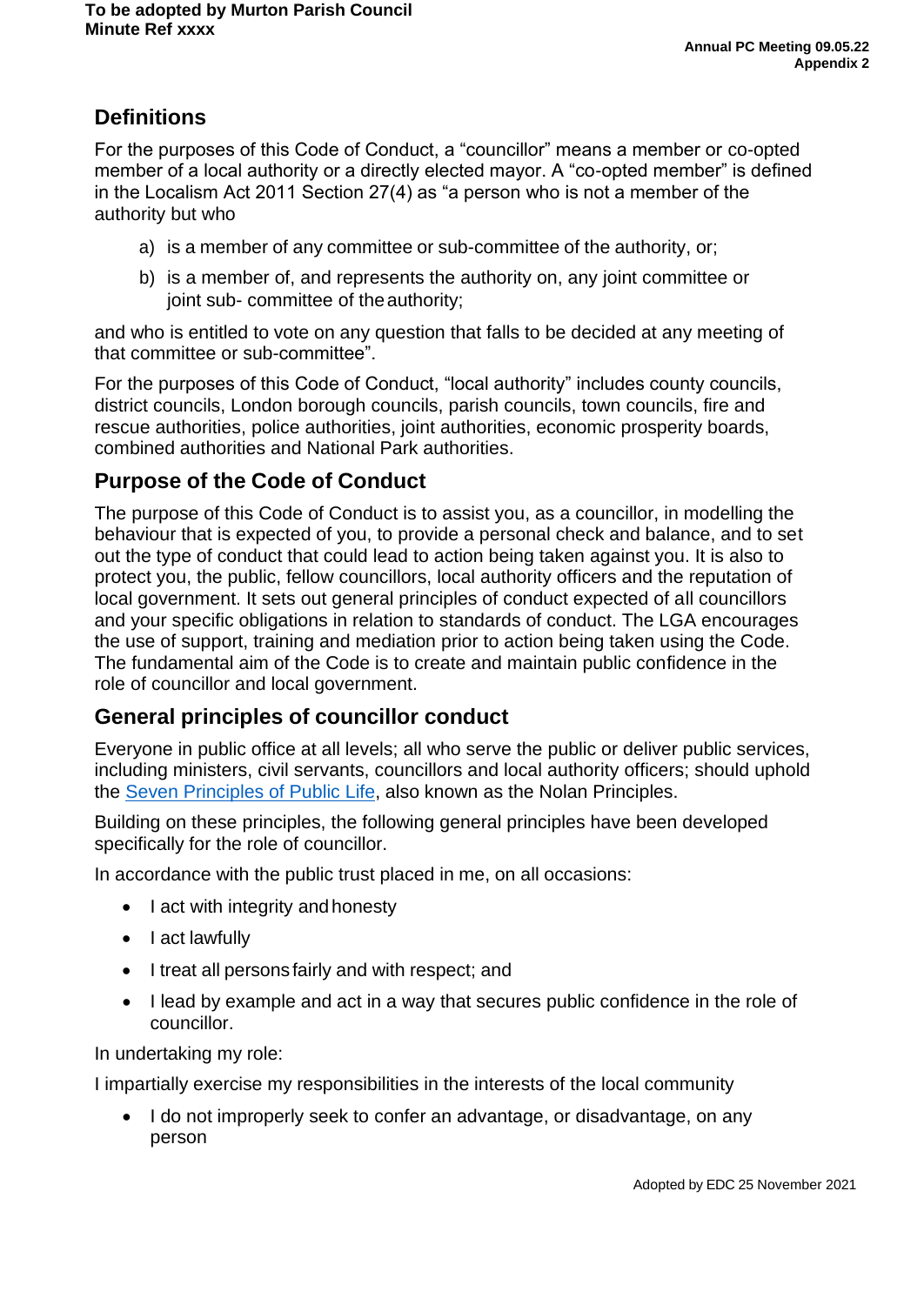- Lavoid conflicts of interest
- I exercise reasonable care and diligence; and
- I ensure that public resources are used prudently in accordance with my local authority's requirements and in the public interest.

## **Application of the Code of Conduct**

This Code of Conduct applies to you as soon as you sign your declaration of acceptance of the office of councillor or attend your first meeting as a co-opted member and continues to apply to you until you cease to be a councillor.

This Code of Conduct applies to you when you are acting in your capacity as a councillor which may include when:

- you misuse your position as a councillor;
- Your actions would give the impression to a reasonable member of the public with knowledge of all the facts that you are acting as a councillor.

The Code applies to all forms of communication and interaction, including:

- at face-to-face meetings
- at online or telephone meetings
- in written communication
- in verbal communication
- in non-verbal communication
- in electronic and social media communication, posts, statements and comments.

You are also expected to uphold high standards of conduct and show leadership at all times when acting as a councillor.

Your Monitoring Officer has statutory responsibility for the implementation of the Code of Conduct, and you are encouraged to seek advice from your Monitoring Officer on any matters that may relate to the Code of Conduct. Town and parish councillors are encouraged to seek advice from their Clerk, who may refer matters to the Monitoring Officer.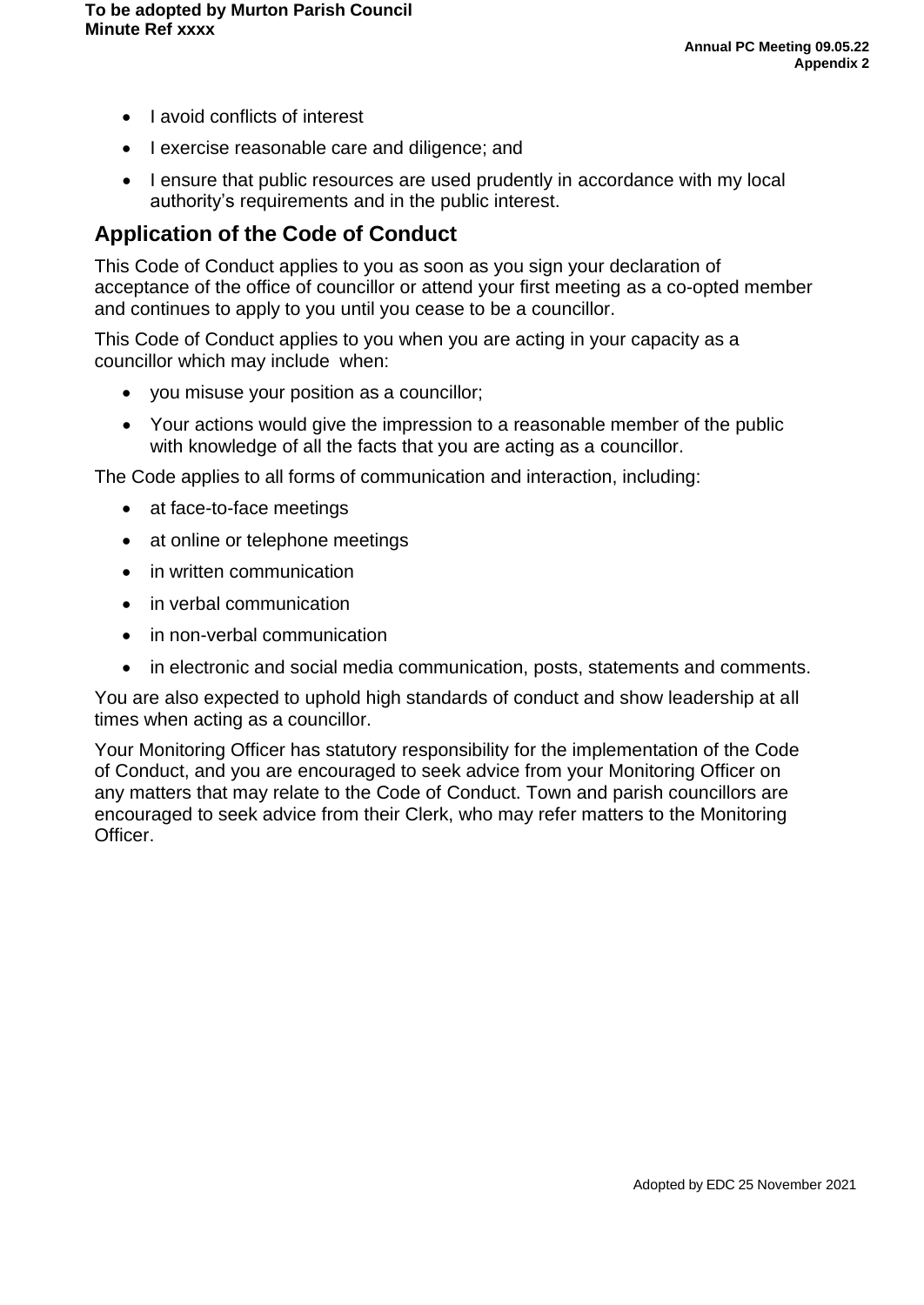## **Standards of councillor conduct**

This section sets out your obligations, which are the minimum standards of conduct required of you as a councillor. Should your conduct fall short of these standards, a complaint may be made against you, which may result in action being taken.

Guidance is included to help explain the reasons for the obligations and how they should be followed.

### **General Conduct**

### **1. Respect**

### **As a councillor:**

**1.1 I treat other councillors and members of the public with respect.**

### **1.2 I treat local authority employees, employees and representatives of partner organisations and those volunteering for the local authority with respect and respect the role they play.**

Respect means politeness and courtesy in behaviour, speech, and in the written word. Debate and having different views are all part of a healthy democracy. As a councillor, you can express, challenge, criticise and disagree with views, ideas, opinions and policies in a robust but civil manner. You should not, however, subject individuals, groups of people or organisations to personal attack.

In your contact with the public, you should treat them politely and courteously. Rude and offensive behaviour lowers the public's expectations and confidence in councillors.

In return, you have a right to expect respectful behaviour from the public. If members of the public are being abusive, intimidatory or threatening you are entitled to stop any conversation or interaction in person or online and report them to the local authority, the relevant social media provider or the police. This also applies to fellow councillors, where action could then be taken under the Councillor Code of Conduct, and local authority employees, where concerns should be raised in line with the local authority's councillor- officer protocol.

#### **2. Bullying, harassment and discrimination**

#### **As a councillor:**

- **2.1 I do not bully any person.**
- **2.2 I do not harass anyperson.**

### **2.3 I promote equalities and do not discriminate unlawfully against any person.**

The Advisory, Conciliation and Arbitration Service (ACAS) characterises bullying as offensive, intimidating, malicious or insulting behaviour, an abuse or misuse of power through means that undermine, humiliate, denigrate or injure the recipient. Bullying might be a regular pattern of behaviour or a one-off incident, happen face-to-face, on social media, in emails or phone calls, happen in the workplace or at work social events and may not always be obvious or noticed by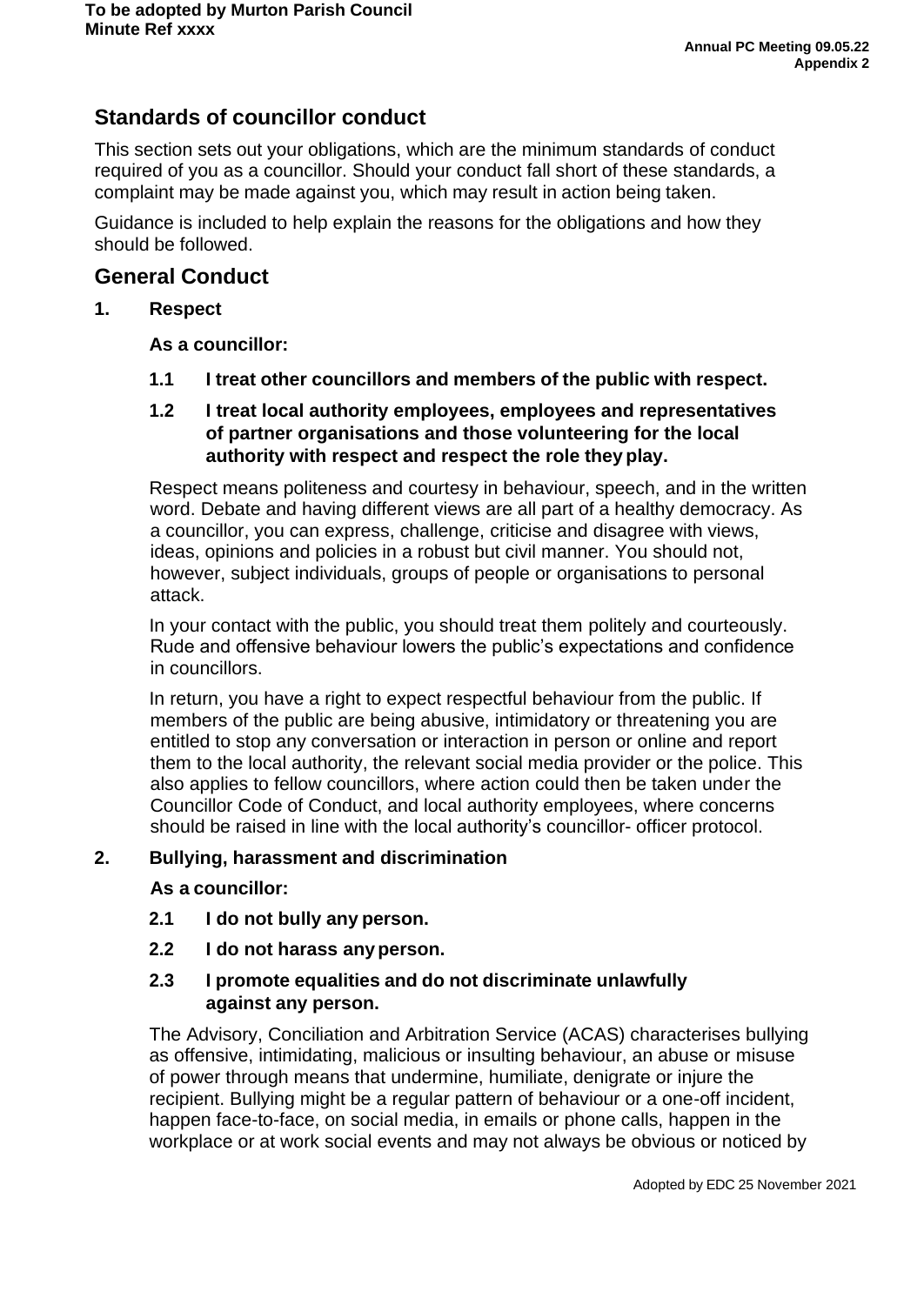#### others.

The Protection from Harassment Act 1997 defines harassment as conduct that causes alarm or distress or puts people in fear of violence and must involve such conduct on at least two occasions. It can include repeated attempts to impose unwanted communications and contact upon a person in a manner that could be expected to cause distress or fear in any reasonable person.

Unlawful discrimination is where someone is treated unfairly because of a protected characteristic. Protected characteristics are specific aspects of a person's identity defined by the Equality Act 2010. They are age, disability, gender reassignment, marriage and civil partnership, pregnancy and maternity, race, religion or belief, sex and sexual orientation.

The Equality Act 2010 places specific duties on local authorities. Councillors have a central role to play in ensuring that equality issues are integral to the local authority's performance and strategic aims, and that there is a strong vision and public commitment to equality across public services.

### **3. Impartiality of officers of the council**

#### **As a councillor:**

### **3.1 I do not compromise, or attempt to compromise, the impartiality of anyone who works for, or on behalf of, the localauthority.**

Officers work for the local authority as a whole and must be politically neutral (unless they are political assistants). They should not be coerced or persuaded to act in a way that would undermine their neutrality. You can question officers in order to understand, for example, their reasons for proposing to act in a particular way, or the content of a report that they have written. However, you must not try and force them to act differently, change their advice, or alter the content of that report, if doing so would prejudice their professional integrity.

### **4. Confidentiality and access o information**

### **As a councillor:**

- **4.1 I do not disclose information:**
	- **a. given to me in confidence by anyone**
	- **b. acquired by me which I believe, or ought reasonably tobe aware, is of a confidential nature, unless**
		- **i. I have received the consent of a person authorised to give it;**
		- **ii. I am required by law to do so;**
		- **iii. the disclosure is made to a third party for the purpose of obtaining professional legal advice provided that the third party agrees not to disclose**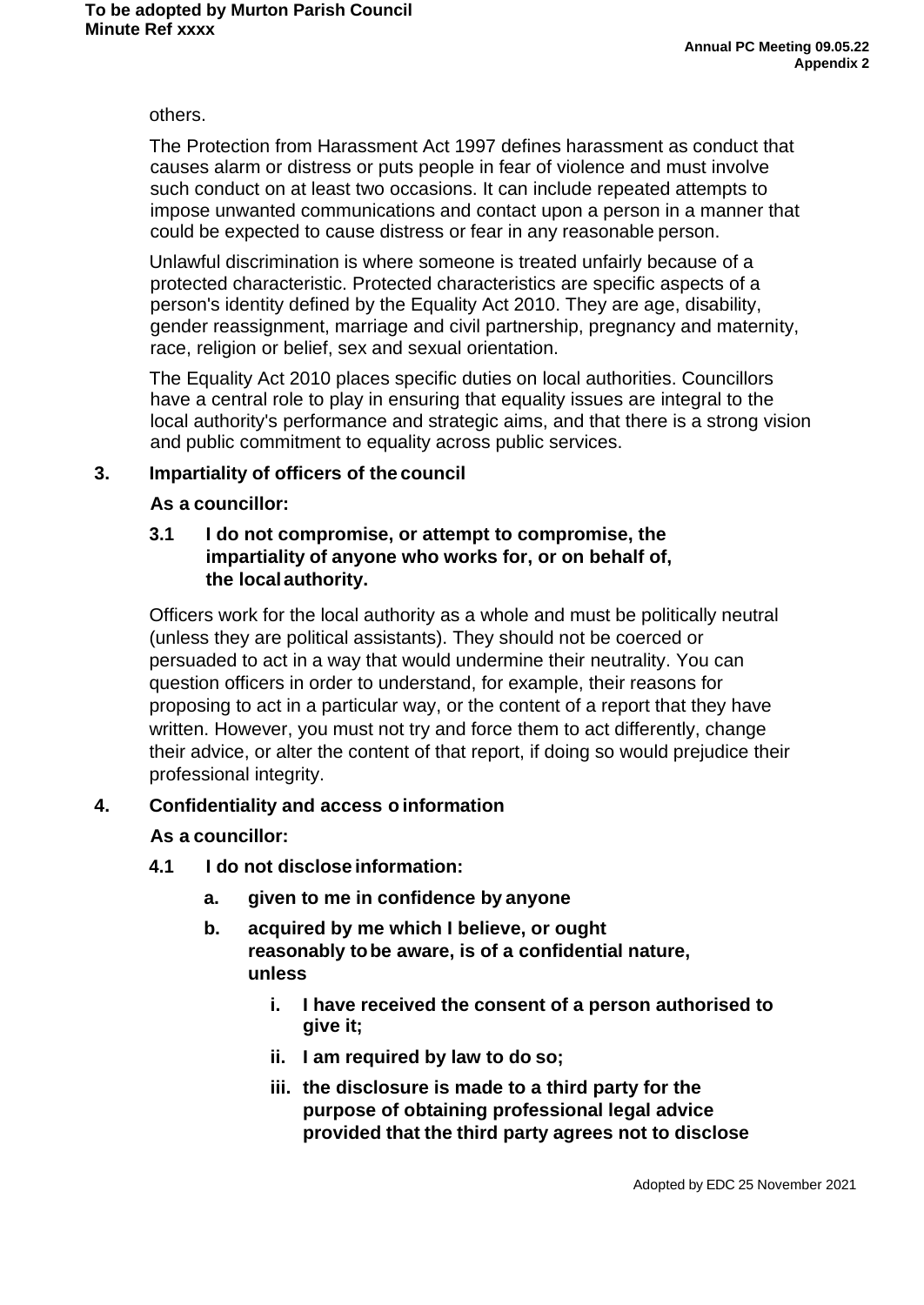**the information to any other person; or**

- **iv. the disclosure is:**
	- **1. reasonable and in the public interest; and**
	- **2. made in good faith and in compliance with the reasonable requirements of the local authority; and**
	- **3. I have consulted the Monitoring Officer prior toits release.**
- **4.2 I do not improperly use knowledge gained solely as a result of my role as a councillor for the advancement of myself, my friends, my family members, my employer or my business interests.**

#### **4.3 I do not prevent anyone from getting information that they are entitled to by law.**

Local authorities must work openly and transparently, and their proceedings and printed materials are open to the public, except in certain legally defined circumstances. You should work on this basis, but there will be times when it is required by law that discussions, documents and other information relating to or held by the local authority must be treated in a confidential manner. Examples include personal data relating to individuals or information relating to ongoing negotiations.

#### **5. Disrepute**

#### **As a councillor:**

#### **5.1 I do not bring my role or local authority into disrepute.**

As a Councillor, you are trusted to make decisions on behalf of your community and your actions and behaviour are subject to greater scrutiny than that of ordinary members of the public. You should be aware that your actions might have an adverse impact on you, other councillors and/or your local authority and may lower the public's confidence in your or your local authority's ability to discharge your/it's functions. For example, behaviour that is considered dishonest and/or deceitful can bring your local authority into disrepute.

You are able to hold the local authority and fellow councillors to account and are able to constructively challenge and express concern about decisions and processes undertaken by the council whilst continuing to adhere to other aspects of this Code of Conduct.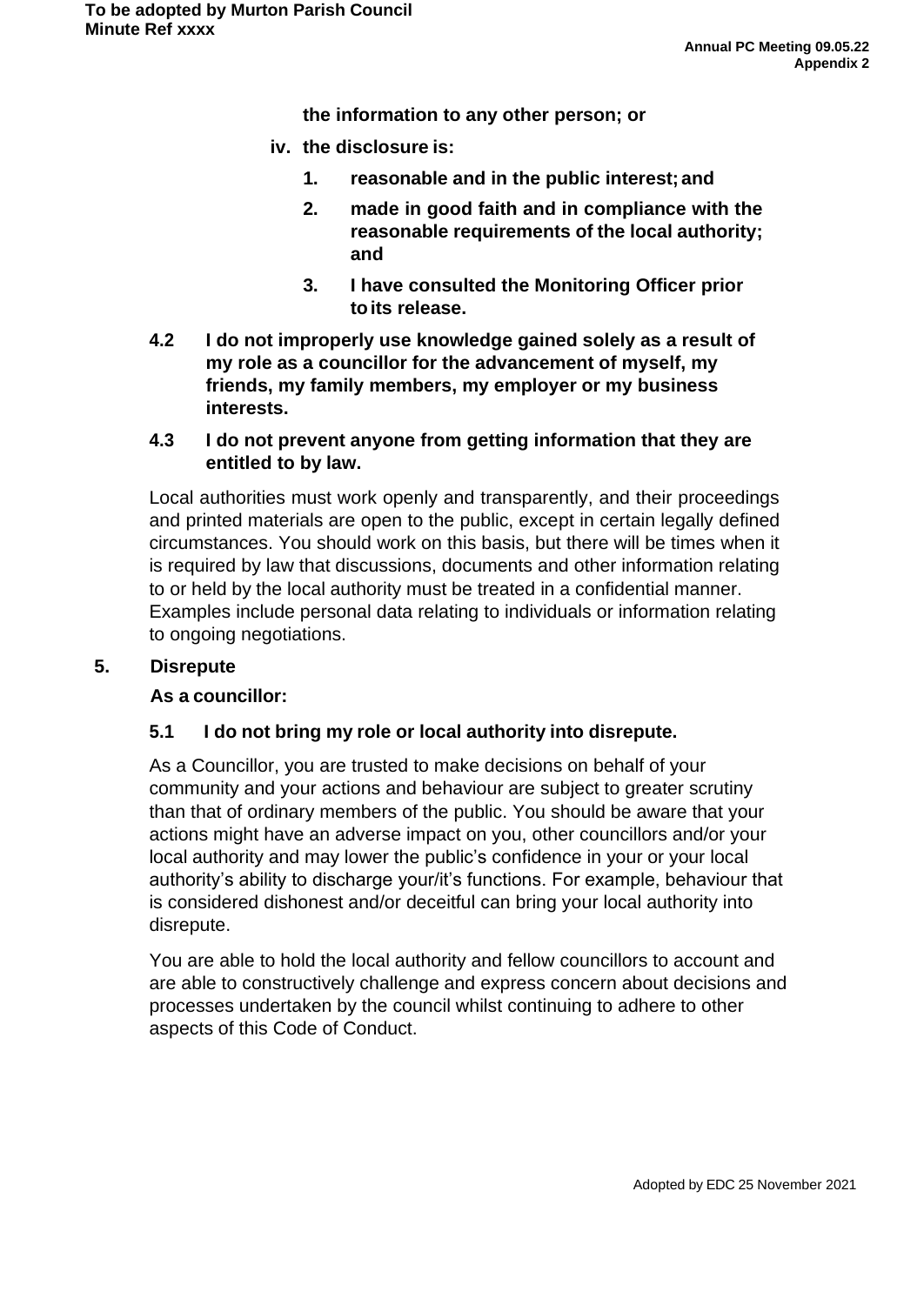### **6. Use of position**

#### **As a councillor:**

#### **6.1 I do not use, or attempt to use, my position improperly to the advantage or disadvantage of myself or anyone else.**

Your position as a member of the local authority provides you with certain opportunities, responsibilities and privileges, and you make choices all the time that will impact others. However, you should not take advantage of these opportunities to further your own or others' private interests or to disadvantage anyone unfairly.

#### **7. Use of local authority resources and facilities**

#### **As a councillor:**

- **7.1 I do not misuse councilresources.**
- **7.2 I will, when using the resources of the local or authorising their use by others:**
	- **a. act in accordance with the local authority's requirements; and**
	- **b. ensure that such resources are not used for political purposes.**

You may be provided with resources and facilities by the local authority to assist you in carrying out your duties as a councillor.

Examples include:

- office support
- stationery
- equipment such as phones, and computers
- transport
- access and use of local authority buildings androoms.

These are given to you to help you carry out your role as a councillor more effectively and are not to be used for business or personal gain. They should be used in accordance with the purpose for which they have been provided and the local authority's own policies regarding their use.

#### **8. Complying with the Code of Conduct As a Councillor:**

- **8.1 I undertake Code of Conduct training provided by my local authority.**
- **8.2 I cooperate with any Code of Conduct investigation and/or determination.**
- **8.3 I do not intimidate or attempt to intimidate any person who is likely to be involved with the administration of any investigation or proceedings.**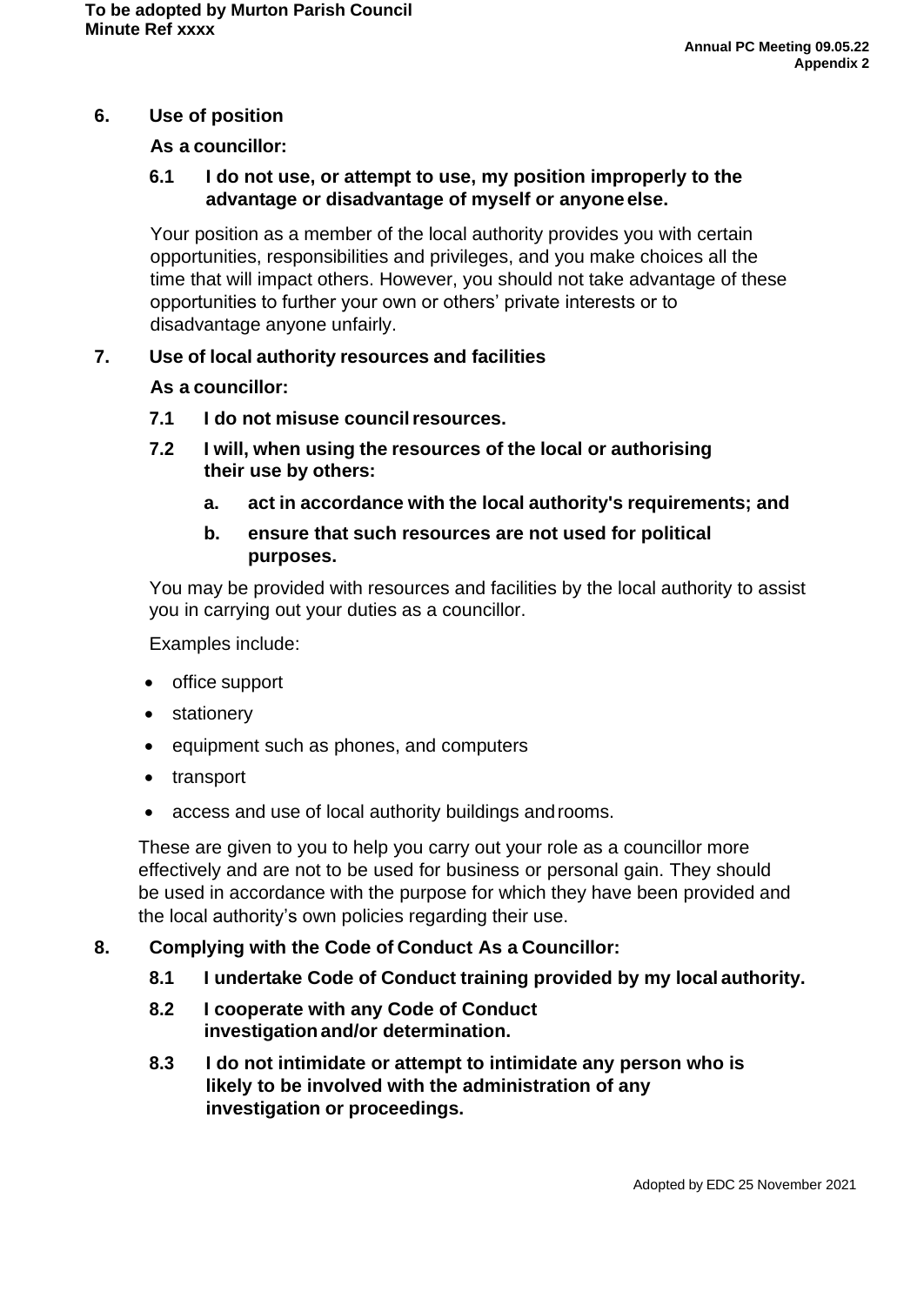### **8.4 I comply with any sanction imposed on me following a finding that I have breached the Code of Conduct.**

It is extremely important for you as a councillor to demonstrate high standards, for you to have your actions open to scrutiny and for you not to undermine public trust in the local authority or its governance. If you do not understand or are concerned about the local authority's processes in handling a complaint you should raise this with your Monitoring Officer.

### **Protecting your reputation and the reputation of the local authority**

### **9. Interests**

### **As a councillor:**

### **9.1 I register and disclose myinterests.**

Section 29 of the Localism Act 2011 requires the Monitoring Officer to establish and maintain a register of interests of members of the authority.

You need to register your interests so that the public, local authority employees and fellow councillors know which of your interests might give rise to a conflict of interest. The register is a public document that can be consulted when (or before) an issue arises. The register also protects you by allowing you to demonstrate openness and a willingness to be held accountable. You are personally responsible for deciding whether or not you should disclose an interest in a meeting, but it can be helpful for you to know early on if others think that a potential conflict might arise. It is also important that the public know about any interest that might have to be disclosed by you or other councillors when making or taking part in decisions, so that decision making is seen by the public as open and honest. This helps to ensure that public confidence in the integrity of local governance is maintained.

You should note that failure to register or disclose a disclosable pecuniary interest as set out in Table 1, is a criminal offence under the Localism Act 2011.

Appendix B sets out the detailed provisions on registering and disclosing interests. If in doubt, you should always seek advice from your Monitoring Officer.

#### **10. Gifts and hospitality**

#### **As a councillor:**

- **10.1 I do not accept gifts or hospitality, irrespective of estimated value, which could give rise to real or substantive personal gain or a reasonable suspicion of influence on my part to show favour from persons seeking to acquire, develop or do business with the local authority or from persons who may apply to the local authority for any permission, licence or other significant advantage.**
- **10.2 I register with the Monitoring Officer any gift or hospitality with an estimated value of at least £50 within 28 days of its receipt.**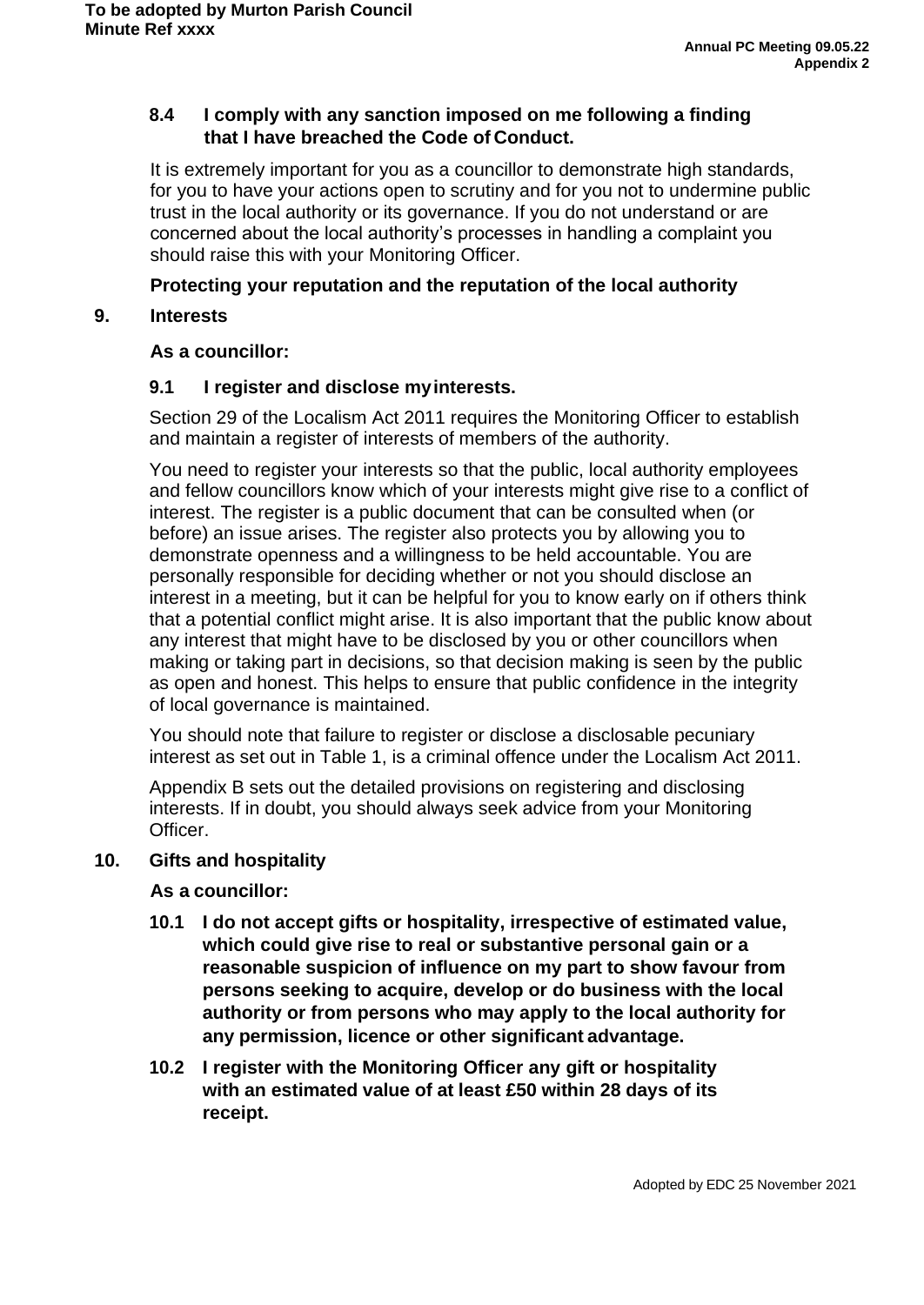### **10.3 I register with the Monitoring Officer any significant gift or hospitality that I have been offered but have refused to accept.**

In order to protect your position and the reputation of the local authority, you should exercise caution in accepting any gifts or hospitality which are (or which you reasonably believe to be) offered to you because you are a councillor. The presumption should always be not to accept significant gifts or hospitality. However, there may be times when such a refusal may be difficult if it is seen as rudeness in which case you could accept it but must ensure it is publicly registered. However, you do not need to register gifts and hospitality which are not related to your role as a councillor, such as Christmas gifts from your friends and family. It is also important to note that it is appropriate to accept normal expenses and hospitality associated with your duties as a councillor. If you are unsure, do contact your Monitoring Officer for guidance.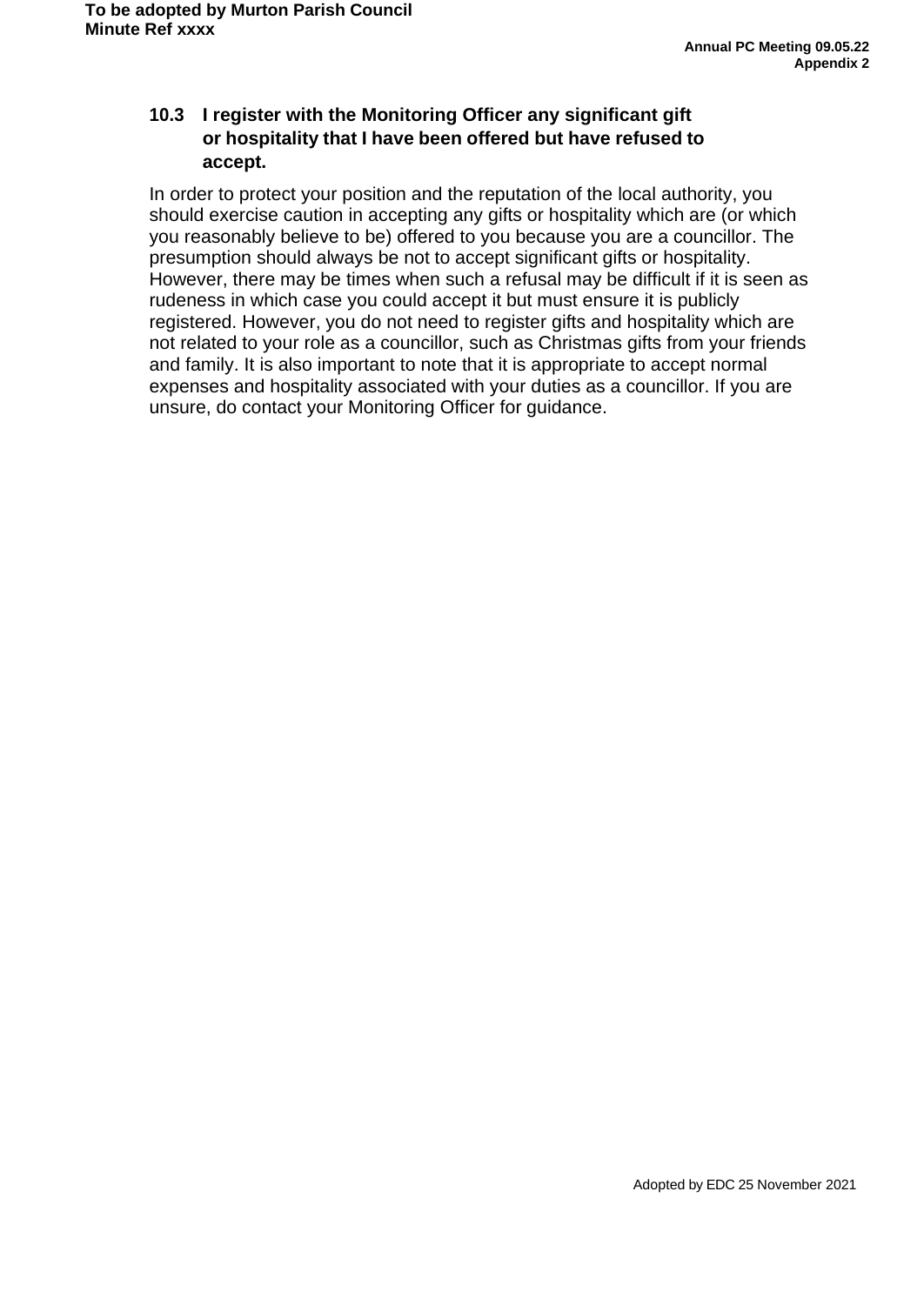# **Appendix A – The Seven Principles of Public Life**

The principles are:

#### **Selflessness**

Holders of public office should act solely in terms of the public interest.

#### **Integrity**

Holders of public office must avoid placing themselves under any obligation to people or organisations that might try inappropriately to influence them in their work. They should not act or take decisions in order to gain financial or other material benefits for themselves, their family, or their friends. They must disclose and resolve any interests and relationships.

#### **Objectivity**

Holders of public office must act and take decisions impartially, fairly and on merit, using the best evidence and without discrimination or bias.

#### **Accountability**

Holders of public office are accountable to the public for their decisions and actions and must submit themselves to the scrutiny necessary to ensure this.

#### **Openness**

Holders of public office should act and take decisions in an open and transparent manner. Information should not be withheld from the public unless there are clear and lawful reasons for so doing.

#### **Honesty**

Holders of public office should be truthful.

#### **Leadership**

Holders of public office should exhibit these principles in their own behaviour. They should actively promote and robustly support the principles and be willing to challenge poor behaviour wherever it occurs.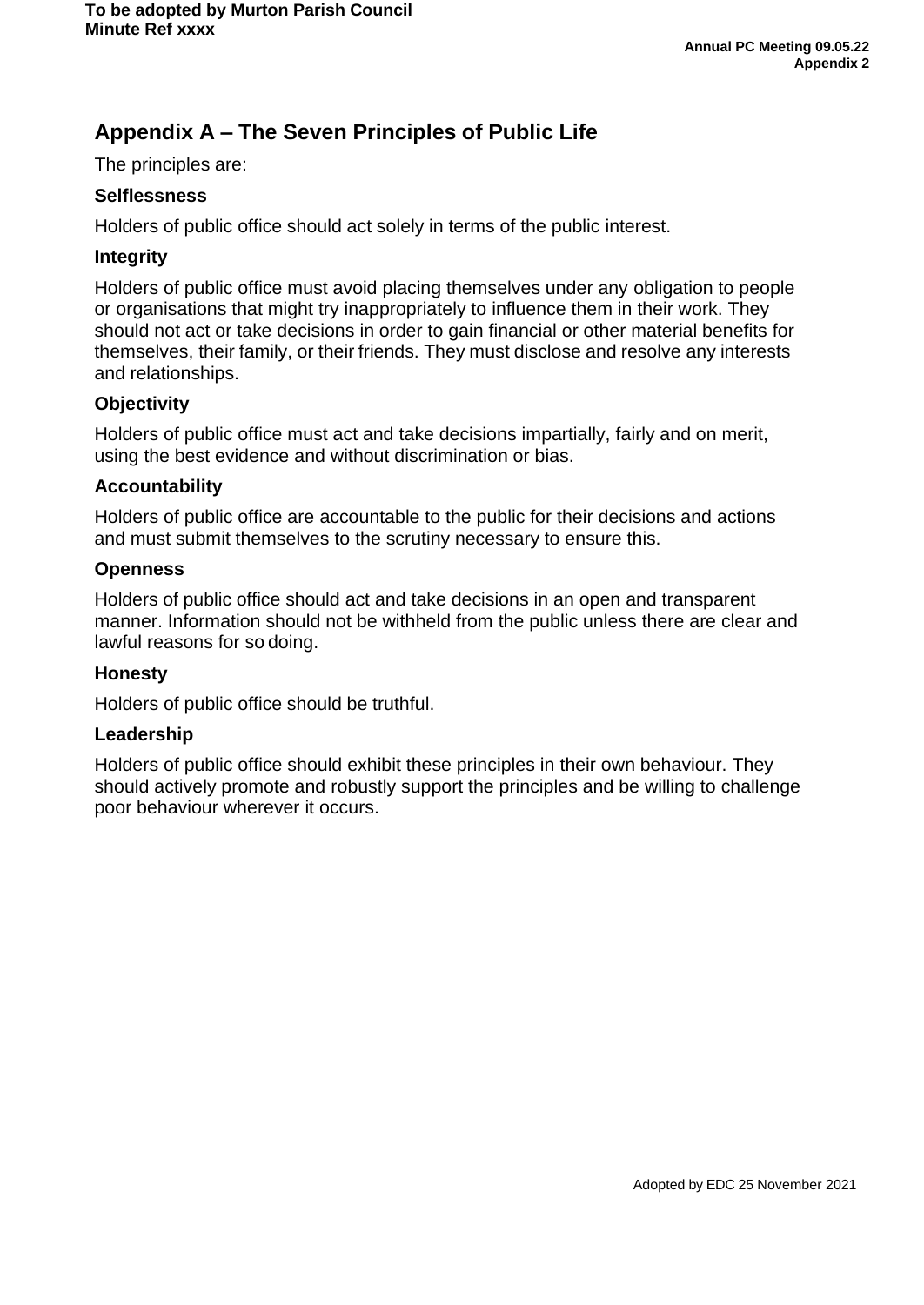# **Appendix B - Registering interests**

Within 28 days of becoming a member or your re-election or re-appointment to office you must register with the Monitoring Officer the interests which fall within the categories set out in **Table 1** (**Disclosable Pecuniary Interests**) which are as described in "The Relevant Authorities (Disclosable Pecuniary Interests) Regulations 2012". You should also register details of your other personal interests which fall within the categories set out in **Table 2** (**Other Registerable Interests**).

"**Disclosable pecuniary interest"** means an interest of yourself, or of your partner if you are aware of your partner's interest, within the descriptions set out in Table 1 below.

**"Partner"** means a spouse or civil partner, or a person with whom you are living as husband or wife, or a person with whom you are living as if you are civil partners.

- 1. You must ensure that your register of interests is kept up-to-date and within 28 days of becoming aware of any new interest, or of any change to a registered interest, notify the Monitoring Officer.
- 2. A 'sensitive interest' is as an interest which, if disclosed, could lead to the councillor, or a person connected with the councillor, being subject to violence or intimidation.
- 3. Where you have a 'sensitive interest' you must notify the Monitoring Officer with the reasons why you believe it is a sensitive interest. If the Monitoring Officer agrees they will withhold the interest from the public register.

#### **Non participation in case of disclosable pecuniary interest**

- 4. Where a matter arises at a meeting which directly relates to one of your Disclosable Pecuniary Interests as set out in **Table 1**, you must disclose the interest, not participate in any discussion or vote on the matter and must not remain in the room/meeting unless you have been granted a dispensation. In addition, you may speak on the matter only if members of the public are also allowed to speak and having spoken you must leave the room/meeting. If it is a 'sensitive interest', you do not have to disclose the nature of the interest, just that you have an interest. Dispensation may be granted in limited circumstances, to enable you to participate and vote on a matter in which you have a disclosable pecuniary interest.
- 5. Where you have a disclosable pecuniary interest on a matter to be considered or is being considered by you as a Cabinet member in exercise of your executive function, you must notify the Monitoring Officer of the interest and must not take any steps or further steps in the matter apart from arranging for someone else to deal with it

#### **Disclosure of Other Registrable Interests**

6. Where a matter arises at a meeting which *directly relates* to one of your Other Registrable Interests (as set out in Table 2), you must disclose the interest. If you have such an interest you must consider whether a reasonable member of the public, knowing all the facts, would think the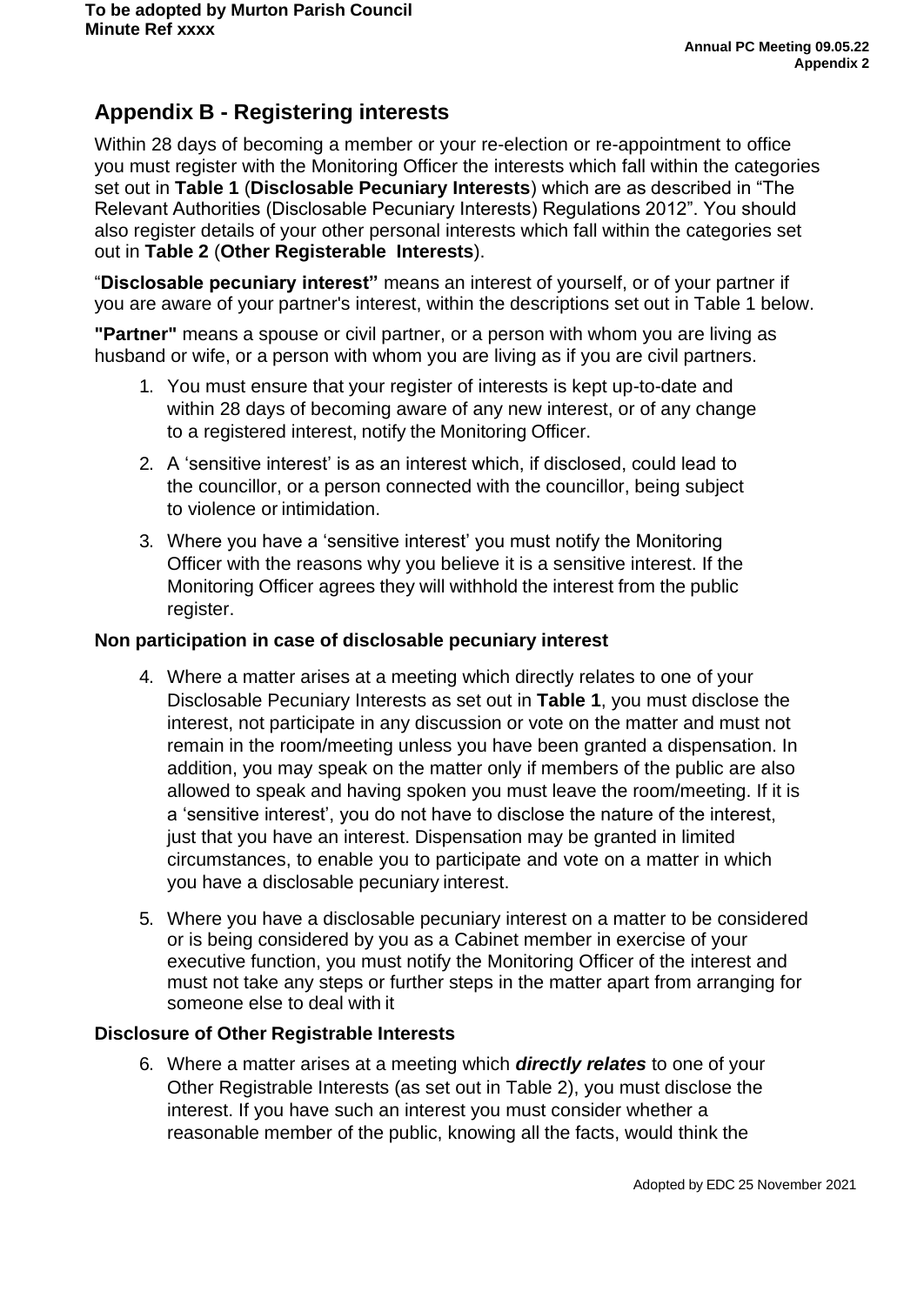interest such that it may influence the way you vote. If the ordinary person would think that the interest may influence your vote then you should not participate in the matter. In these circumstances you may speak on the matter only if members of the public are also allowed to speak at the meeting but otherwise must not take part in any discussion or vote on the matter. If it is a 'sensitive interest', you do not have to disclose the nature of the interest.

### **Disclosure of Non- Registrable Interests**

- 7. Where a matter arises at a meeting which *directly relates* to your financial interest or well-being (and is not a Disclosable Pecuniary Interest set out in Table 1) or a financial interest or well-being of a relative or close associate, you must disclose the interest. You may speak on the matter only if members of the public are also allowed to speak at the meeting but otherwise must not take part in any discussion or vote on the matter unless you have been granted a dispensation. If it is a 'sensitive interest', you do not have to disclose the nature of the interest.
- 8. Where a matter arises at a meeting which *affects*
	- a. your own financial interest or well-being;
	- b. a financial interest or well-being of a friend, relative, close associate; or
	- **c.** a body included in those you need to disclose under Disclosable Pecuniary Interests as set out in **Table 1**

you must disclose the interest. In order to determine whether may participate in the meeting after disclosing your interest the following test should be applied

9. Where a matter *affects* your financial interest or well-being so that a reasonable member of the public knowing all the facts would believe that it may affect your view of the wider public interest.

a.

you may speak on the matter only if members of the public are also allowed to speak at the meeting but otherwise must not take part in any discussion or vote on the matter.

If it is a 'sensitive interest', you do not have to disclose the nature of the interest.

10. Where you have a personal interest in any business of your authority and you have made an executive decision in relation to that business, you must make sure that any written statement of that decision records the existence and nature of your interest.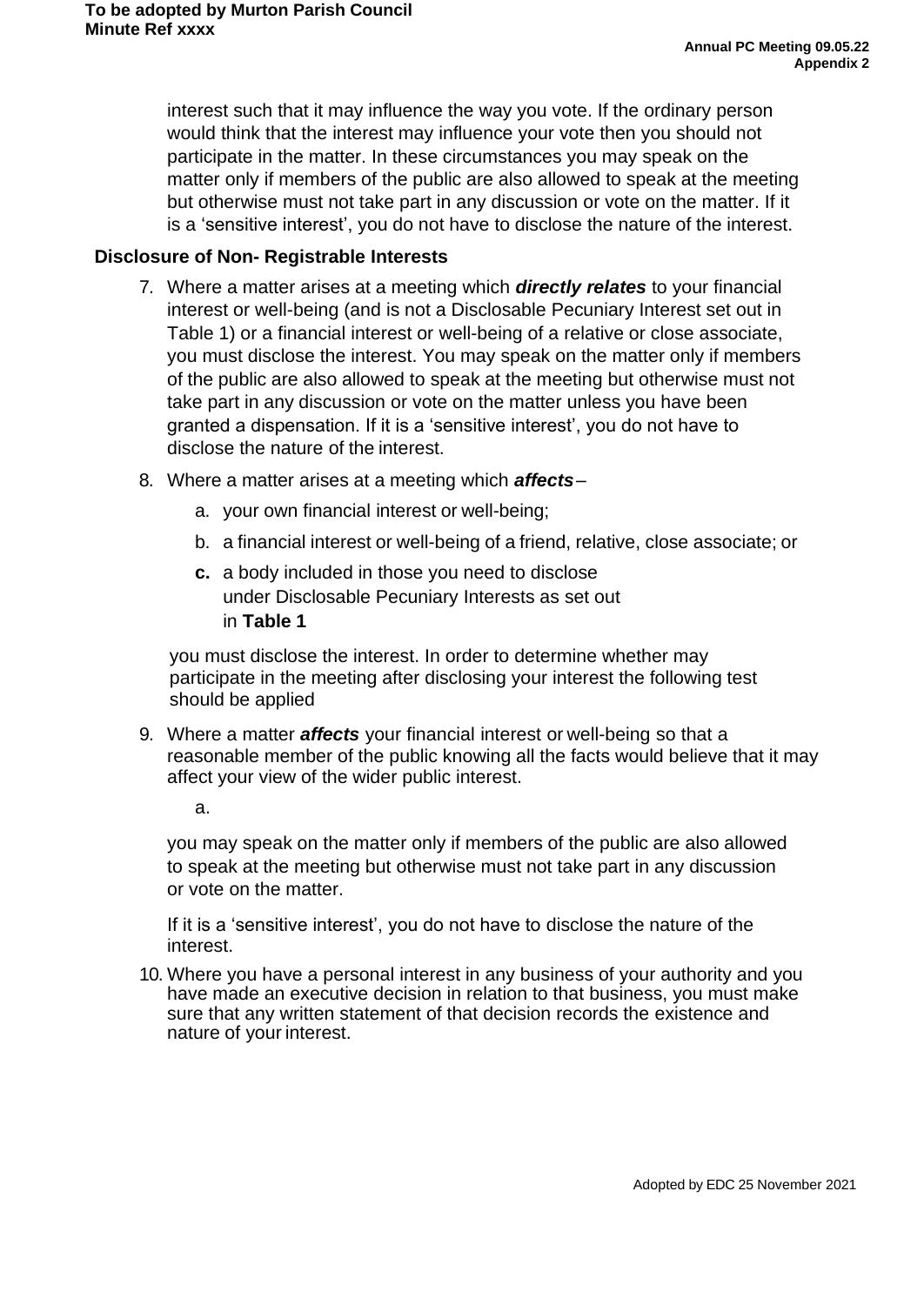# **Table 1: Disclosable Pecuniary Interests**

This table sets out the explanation of Disclosable Pecuniary Interests as set out in the Relevant [Authorities \(Disclosable](https://www.legislation.gov.uk/uksi/2012/1464/made) Pecuniary Interests) Regulations 2012.

| <b>Subject</b>                                       | <b>Description</b>                                                                                                                                                                                                                                                                                                                                                            |
|------------------------------------------------------|-------------------------------------------------------------------------------------------------------------------------------------------------------------------------------------------------------------------------------------------------------------------------------------------------------------------------------------------------------------------------------|
| Employment, office, trade,<br>profession or vocation | Any employment, office, trade,<br>profession or vocation carried on for<br>profit or gain.                                                                                                                                                                                                                                                                                    |
|                                                      | [Any unpaid directorship.]                                                                                                                                                                                                                                                                                                                                                    |
| Sponsorship                                          | Any payment or provision of any<br>other financial benefit (other than<br>from the council) made to the<br>councillor during the previous 12-<br>month period for expenses incurred<br>by him/her in carrying out his/her<br>duties as a councillor, or towards<br>his/her election expenses.                                                                                 |
|                                                      | This includes any payment or<br>financial benefit from a trade union<br>within the meaning of the Trade<br><b>Union and Labour Relations</b><br>(Consolidation) Act 1992.                                                                                                                                                                                                     |
| <b>Contracts</b>                                     | Any contract made between the<br>councillor or his/her spouse or civil<br>partner or the person with whom the                                                                                                                                                                                                                                                                 |
|                                                      | councillor is living as if they were<br>spouses/civil partners (or a firm in which<br>such person is a partner, or an<br>incorporated body of which such person<br>is a director <sup>*</sup> or a body that such person<br>has a beneficial interest in the securities<br>of*) and the council<br>(a) under which goods or services are<br>to be provided or works are to be |
|                                                      | executed; and<br>(b) which has not been fully discharged.                                                                                                                                                                                                                                                                                                                     |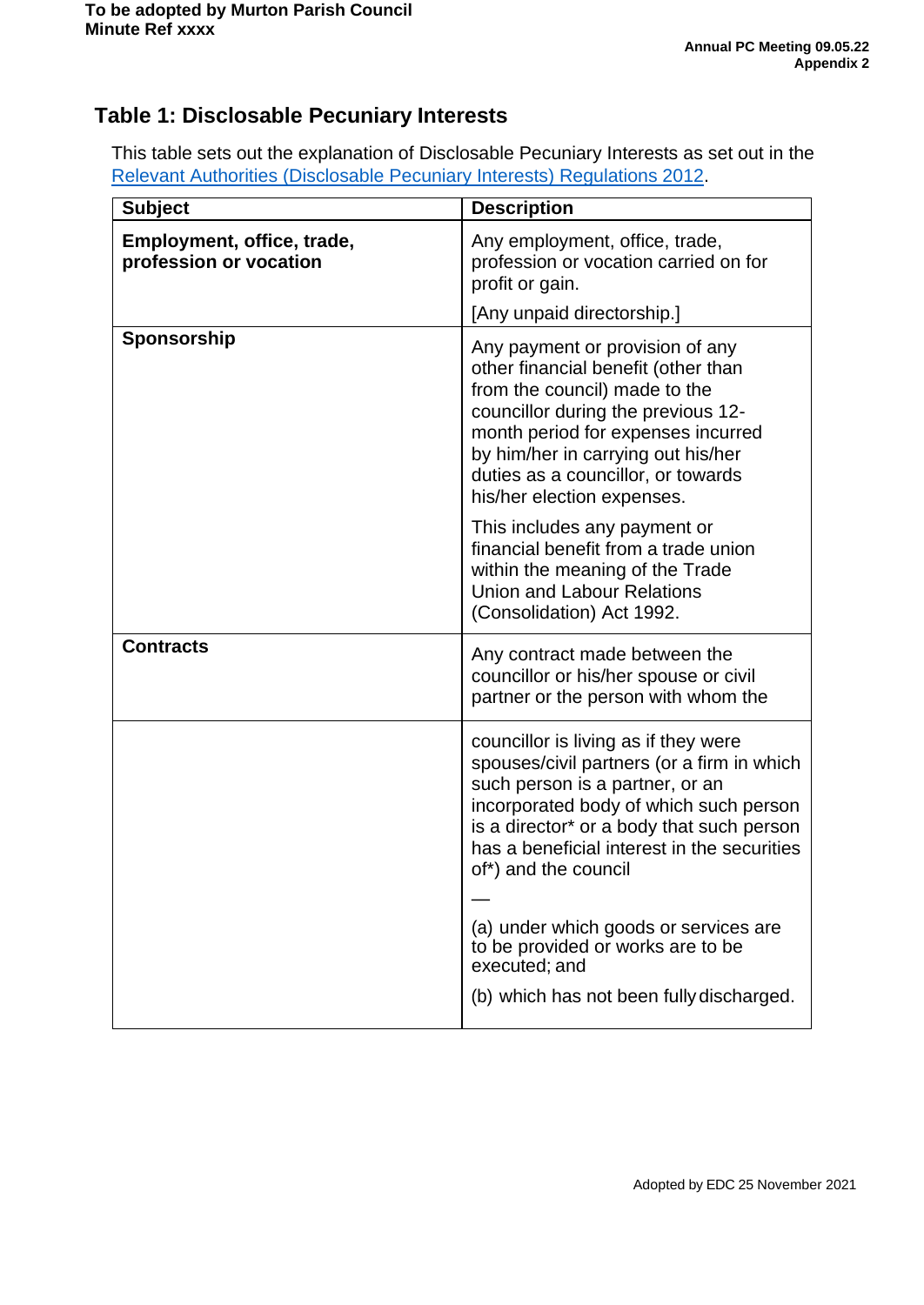| <b>Subject</b>             | <b>Description</b>                                                                                                                                                                                                                                                                                                                    |
|----------------------------|---------------------------------------------------------------------------------------------------------------------------------------------------------------------------------------------------------------------------------------------------------------------------------------------------------------------------------------|
| <b>Land and Property</b>   | Any beneficial interest in land which<br>is within the area of the council.                                                                                                                                                                                                                                                           |
|                            | 'Land' excludes an easement,<br>servitude, interest or right in or over<br>land which does not give the councillor<br>or his/her spouse or civil partner or the<br>person with whom the councillor is<br>living as if they were spouses/ civil<br>partners (alone or jointly with another)<br>a right to occupy or to receive income. |
| <b>Licenses</b>            | Any licence (alone or jointly with others)<br>to occupy land in the area of the council<br>for a month or longer                                                                                                                                                                                                                      |
| <b>Corporate tenancies</b> | Any tenancy where (to the councillor's<br>knowledge)-                                                                                                                                                                                                                                                                                 |
|                            | (a) the landlord is the council; and                                                                                                                                                                                                                                                                                                  |
|                            | (b) the tenant is a body that the<br>councillor, or his/her spouse or civil<br>partner or the person with whom the<br>councillor is living as if they were<br>spouses/civil partners is a partner of or<br>a director* of or has a beneficial<br>interest in the securities* of.                                                      |